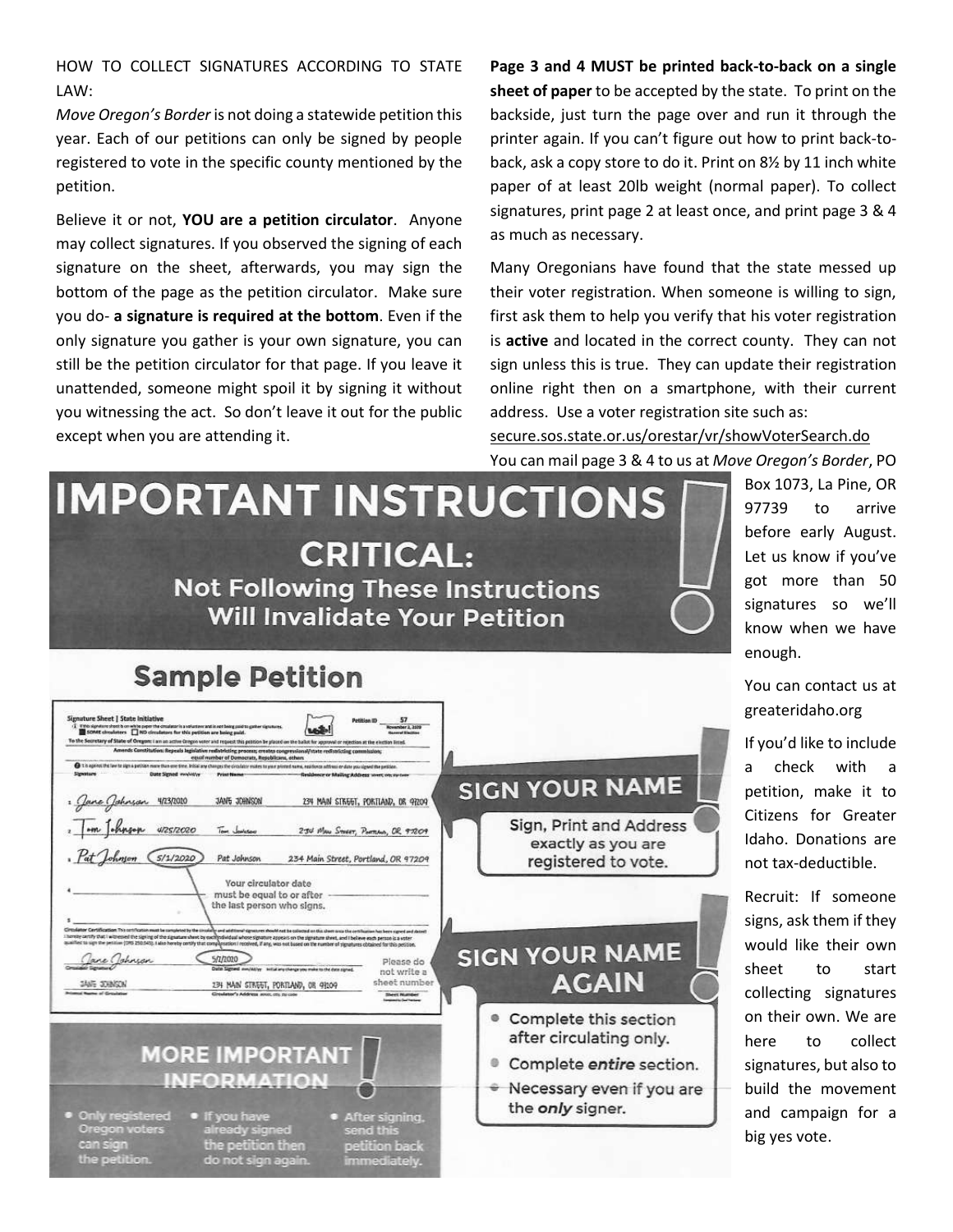#### Section 1.

Whereas Article XVI of the Constitution of Oregon provides for the relocation of state boundaries, Therefore, the people of Wallowa County ordain as follows:

### Section 2.

A Wallowa County Board of Commissioners meeting shall be held on the fourth Wednesday of every February and August to discuss how to promote the interests of Wallowa County that would be relevant to a relocation of state borders, and to prepare the county for becoming a county of another state, irrespective of any other meeting dates that may be determined by that Board.

## Section 3.

- 1) If a Wallowa County Board of Commissioners meeting does not occur on a date designated in Section 2, anyone within the jurisdiction of the County found to have willfully prohibited, cancelled, or hindered the meeting of that Court that was to have occurred on that date may be made a defendant in a civil proceeding by the county seeking redress of the violation, per ORS 203.065
- 2) Fines recovered under ORS 203.030 203.075 shall be paid to the clerk of the court in which recovery is had. After first deducting court costs in the proceedings, the clerk shall pay the remainder to the treasurer of the county for the general fund of the county, per ORS 203.065.
- 3) A civil offense against this ordinance is a Class D violation, per ORS 203.065, with a maximum fine of \$125, per ORS 153.018.
- 4) Any peace officer, as defined by ORS 161.015, may enforce this ordinance, adopted under ORS 203.035.

Section 3. This ordinance shall be effective 90 days after passage.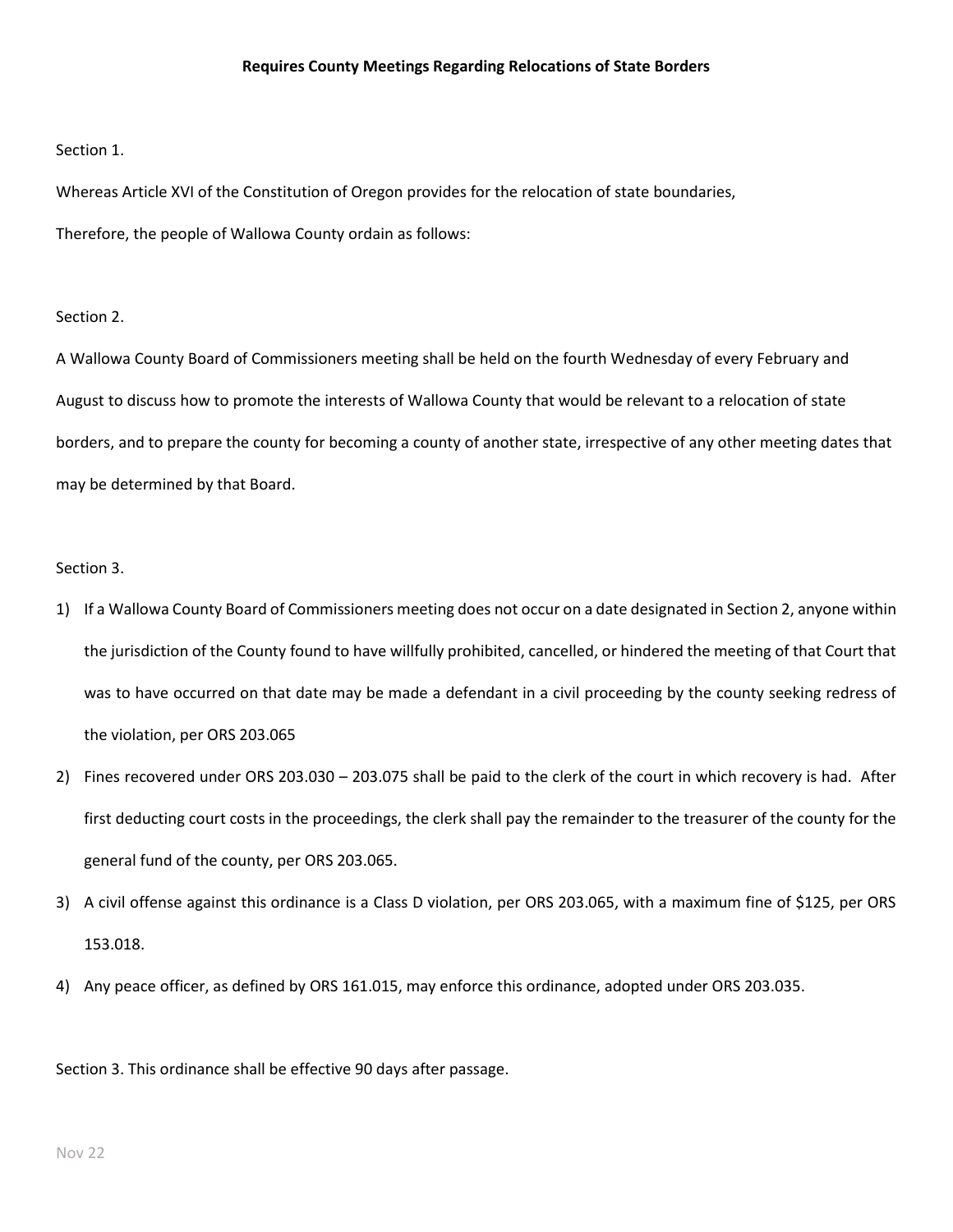| Initiative or<br><b>Referendum Petition</b><br>County: Wallowa<br>City:<br>not applicable<br>District:<br>not applicable                                                                                                                                                                                                                                                                                                                                                                                                                                                                                                                                                                                                                                                                                                                                                                                                                                                                                                                                                                                                                                                                                                                                                                                                                                                                                                                     |
|----------------------------------------------------------------------------------------------------------------------------------------------------------------------------------------------------------------------------------------------------------------------------------------------------------------------------------------------------------------------------------------------------------------------------------------------------------------------------------------------------------------------------------------------------------------------------------------------------------------------------------------------------------------------------------------------------------------------------------------------------------------------------------------------------------------------------------------------------------------------------------------------------------------------------------------------------------------------------------------------------------------------------------------------------------------------------------------------------------------------------------------------------------------------------------------------------------------------------------------------------------------------------------------------------------------------------------------------------------------------------------------------------------------------------------------------|
| <b>Ballot Title or Measure Title</b>                                                                                                                                                                                                                                                                                                                                                                                                                                                                                                                                                                                                                                                                                                                                                                                                                                                                                                                                                                                                                                                                                                                                                                                                                                                                                                                                                                                                         |
| > Insert the final ballot title of the initiative or the title of the measure as enacted by the local governing body. If there is no title chief petitioners may supply one that<br>must include the number of the ordinance/resolution being referred and the date the local governing body adopted the ordinance/resolution.                                                                                                                                                                                                                                                                                                                                                                                                                                                                                                                                                                                                                                                                                                                                                                                                                                                                                                                                                                                                                                                                                                               |
| Caption: Commissioners Required to Discuss Interest in Relocation of State Borders                                                                                                                                                                                                                                                                                                                                                                                                                                                                                                                                                                                                                                                                                                                                                                                                                                                                                                                                                                                                                                                                                                                                                                                                                                                                                                                                                           |
| Question:<br>Shall Commissioners meet twice annually to discuss promoting Wallowa County interest in relocating<br>Idaho borders to include Wallowa County?                                                                                                                                                                                                                                                                                                                                                                                                                                                                                                                                                                                                                                                                                                                                                                                                                                                                                                                                                                                                                                                                                                                                                                                                                                                                                  |
| Summary: Referendum Petition 32-007 proposes a requirement for the Wallowa County Board of<br>Commissioners to meet on the fourth Wednesday of every February and August to discuss how to<br>promote the interests of Wallowa County that would be relevant to a relocation of state borders, and to<br>prepare the county for becoming a county of Idaho. Civil penalties are provided for anyone who willfully<br>prohibits, cancels, or hinders any of the prescribed meetings of the Board of Commissioners. A civil<br>offense against this ordinance is punishable as a Class D Violation, with a maximum fine of \$125, and is<br>enforceable by any peace officer. Recovered fines, less court costs, are payable to the county Treasurer<br>for deposit in the general fund.                                                                                                                                                                                                                                                                                                                                                                                                                                                                                                                                                                                                                                                       |
| Available from Circulator<br>Included below<br>Text Proposed charter or ordinance or text of ordinance as enacted by local governing body.                                                                                                                                                                                                                                                                                                                                                                                                                                                                                                                                                                                                                                                                                                                                                                                                                                                                                                                                                                                                                                                                                                                                                                                                                                                                                                   |
|                                                                                                                                                                                                                                                                                                                                                                                                                                                                                                                                                                                                                                                                                                                                                                                                                                                                                                                                                                                                                                                                                                                                                                                                                                                                                                                                                                                                                                              |
| <b>Chief Petitioners Names and Residence Addresses</b>                                                                                                                                                                                                                                                                                                                                                                                                                                                                                                                                                                                                                                                                                                                                                                                                                                                                                                                                                                                                                                                                                                                                                                                                                                                                                                                                                                                       |
| Michael McCarter<br>53161 Bridge Dr.<br>La Pine, OR 97739                                                                                                                                                                                                                                                                                                                                                                                                                                                                                                                                                                                                                                                                                                                                                                                                                                                                                                                                                                                                                                                                                                                                                                                                                                                                                                                                                                                    |
| <b>Instructions for Circulators</b>                                                                                                                                                                                                                                                                                                                                                                                                                                                                                                                                                                                                                                                                                                                                                                                                                                                                                                                                                                                                                                                                                                                                                                                                                                                                                                                                                                                                          |
| 1 Only active registered voters of the county, city or district may sign the petition.<br>2 Have signers use a pen when signing petitions. Use a pen when you are certifying petitions.<br>3 Only one circulator may collect signatures on any one signature sheet of the petition.<br>4 You must personally witness all signatures you collect and you should not collect additional signatures on the petition sheet once you have signed<br>and dated the circulator certification.<br>5 It is against the law for circulators to:<br>$\rightarrow$ Circulate a petition containing a false signature.<br>A Make false statements to any person who signs the petition or requests information about it.<br>Attempt to obtain the signature of a person who is not qualified to sign the petition.<br>$\rightarrow$ Offer money or anything of value to another person to sign or not sign the petition.<br>$\rightarrow$ Sell or offer to sell signature sheets.<br>→ Write, alter, correct, clarify or obscure any information about the signers unless the signer is disabled and requests assistance or the signer<br>initials after the changes are made.<br>$\rightarrow$ Accept compensation to circulate a petition that is based on the number of signatures obtained.<br>Warning Violations of the circulator requirements may result in conviction of a felony with a fine of up to \$125,000 and/or prison for up to 5 years. |
| <b>Instructions for Signers</b>                                                                                                                                                                                                                                                                                                                                                                                                                                                                                                                                                                                                                                                                                                                                                                                                                                                                                                                                                                                                                                                                                                                                                                                                                                                                                                                                                                                                              |
| 1 Only active Oregon voters may sign the petition. Sign your full name, as you did when you registered to vote.<br>2 Fill in the date you signed the petition, your printed name and residence address in the spaces provided. Only you may complete your optional<br>information.                                                                                                                                                                                                                                                                                                                                                                                                                                                                                                                                                                                                                                                                                                                                                                                                                                                                                                                                                                                                                                                                                                                                                           |
| 3 Initial any changes the circulator makes to your printed name, residence address or date you signed the petition.<br>4 Use a pen when signing the petition.<br>5 It is against the law for signers to:<br>$\rightarrow$ Sign another person's name under any circumstances.<br>$\rightarrow$ Sign a petition more than one time.                                                                                                                                                                                                                                                                                                                                                                                                                                                                                                                                                                                                                                                                                                                                                                                                                                                                                                                                                                                                                                                                                                           |
| $\rightarrow$ Sign a petition when you are not qualified to sign it.                                                                                                                                                                                                                                                                                                                                                                                                                                                                                                                                                                                                                                                                                                                                                                                                                                                                                                                                                                                                                                                                                                                                                                                                                                                                                                                                                                         |